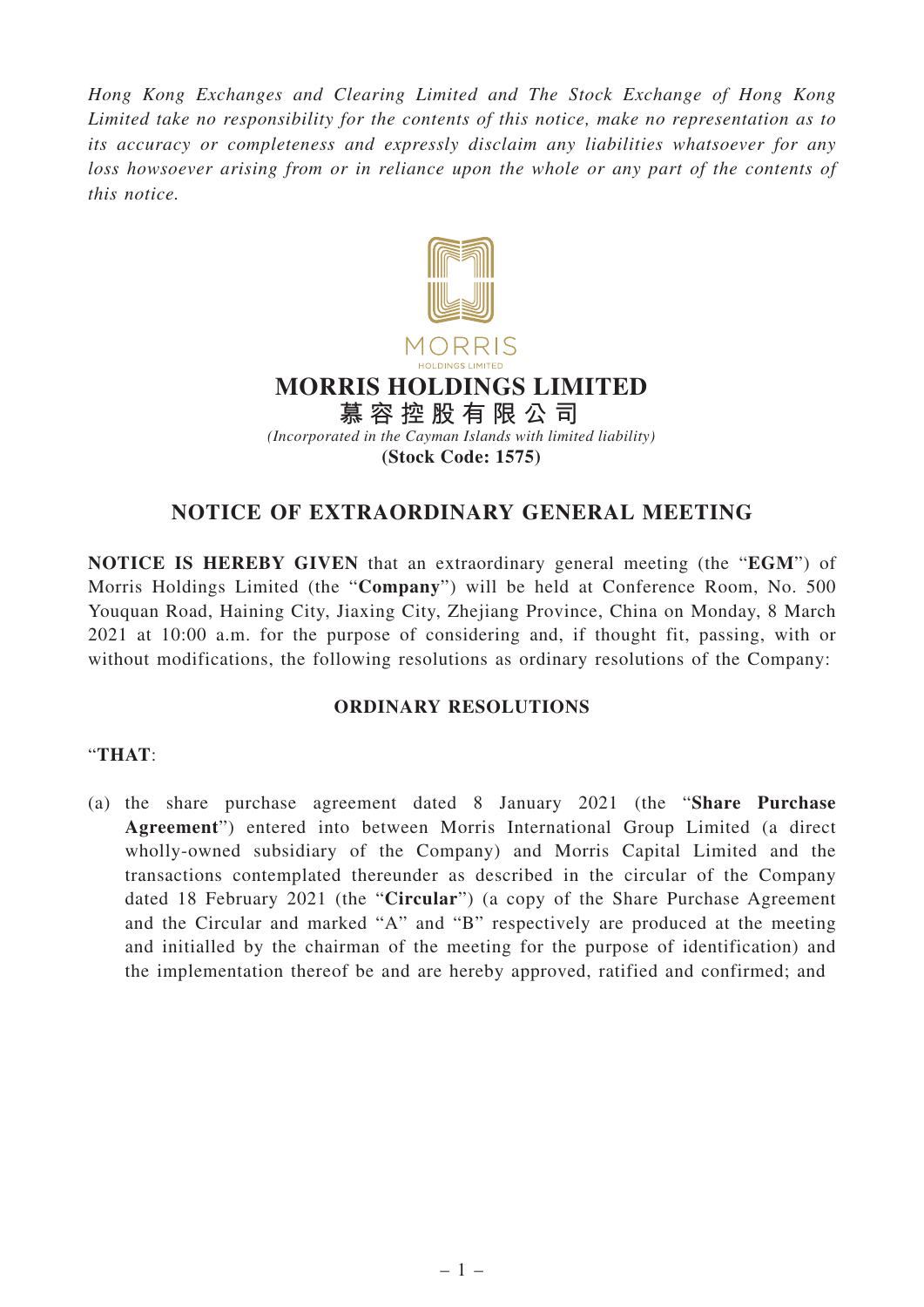(b) the directors of the Company be and are hereby authorized for and on behalf of the Company to do all such acts and things, to sign and execute and, where required, to affix the common seal of the Company to all such documents, instruments, deeds and agreements and to take all such steps as they may consider necessary, appropriate, desirable or expedient to give effect to or in connection with the Sale and Purchase Agreement and all other matters incidental thereto."

> By order of the Board **Morris Holdings Limited Wu Yueming** *Executive Director*

Hong Kong, 18 February 2021

*Registered office:* Cricket Square Hutchins Drive P.O. Box 2681 Grand Cayman KY1-1111 Cayman Islands

*Principal place of business in Hong Kong:* Unit 2001, 20/F Citicorp Centre 18 Whitfield Road Causeway Bay Hong Kong

## *Notes:*

- 1. Capitalized terms used in this notice of EGM and the form of proxy shall have the same meanings as defined in the circular of the Company dated 18 February 2021 dispatched to the shareholders of the Company and available on the websites of the Company and The Stock Exchange of Hong Kong Limited.
- 2. A shareholder of the Company entitled to attend and vote at the EGM is entitled to appoint one or more proxies, if holding two or more shares, to attend and vote on his behalf. A proxy need not be a shareholder of the Company.
- 3. Where there are joint registered holders of any share, any one of such persons may vote at the EGM, either personally or by proxy, in respect of such share as if he were solely entitled thereto, but if more than one of such joint holders are present at the EGM personally or by proxy, that one of the said persons so present whose name stands first on the Register of Members of the Company shall, in respect of such share, be entitled alone to vote in respect thereof.
- 4. The register of members of the Company will be closed from 4 March 2021 to 8 March 2021, both days inclusive, during which period no transfer of shares will be effected. As such, all transfers accompanied by the relevant share certificates must be lodged with the Company's branch share registrar and transfer office in Hong Kong, Tricor Investor Services Limited, at Level 54, Hopewell Centre, 183 Queen's Road East, Hong Kong by 4:30 p.m. on 3 March 2021 for the purpose of determining shareholders' eligibility to attend and vote at the EGM.
- 5. A form of proxy for use at the EGM is enclosed with the circular to the shareholders. In order to be valid, a proxy form together with the power of attorney or other authority (if any) under which it is signed or a notarially certified copy of that power of attorney or authority, must be deposited at the Company's branch share registrar and transfer office in Hong Kong, Tricor Investor Services Limited, at Level 54, Hopewell Centre, 183 Queen's Road East, Hong Kong not less than 48 hours before the time for holding the EGM or any adjournment thereof.